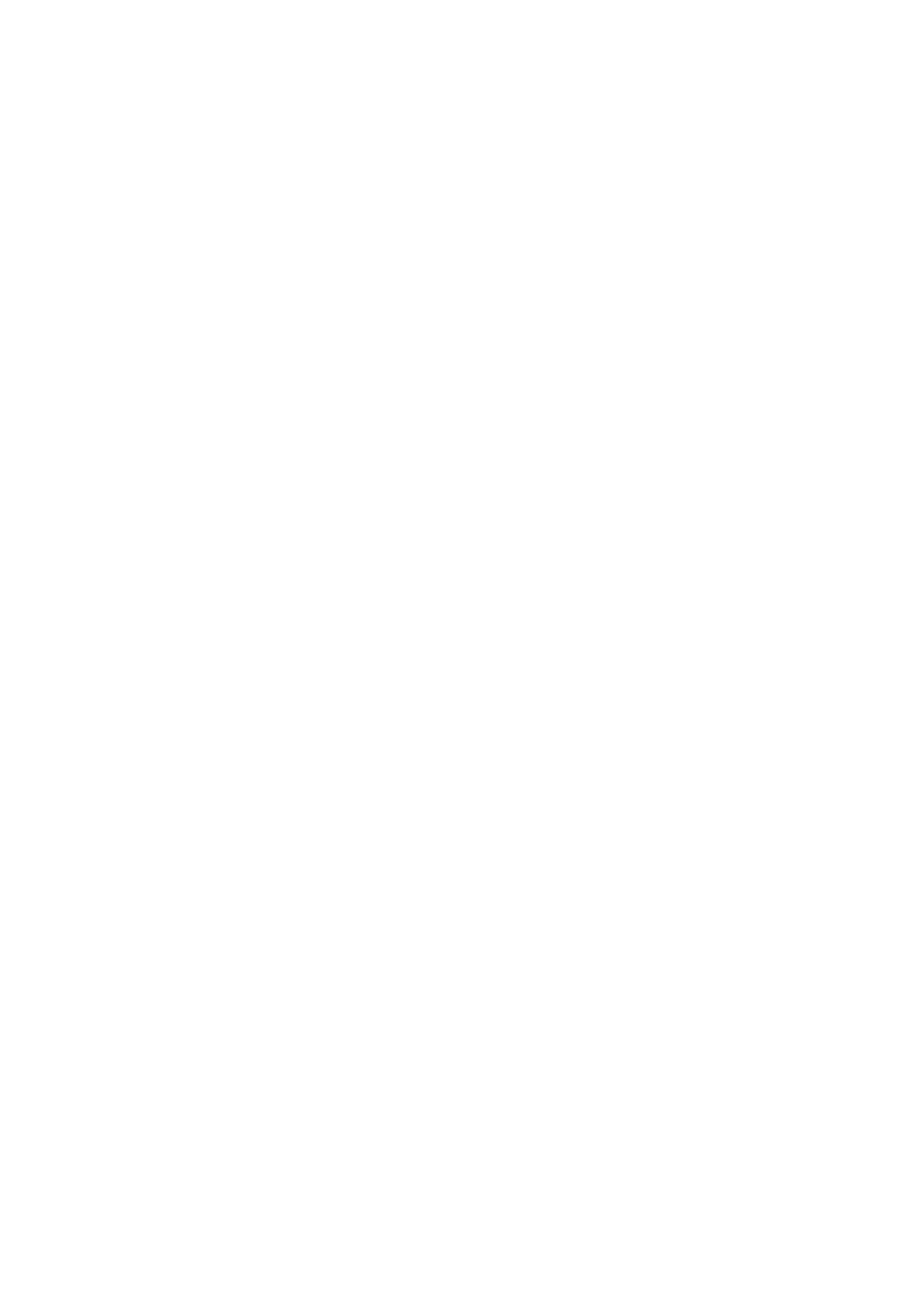

## **DRAFT MEDICINES (AMENDMENT No. 3) (JERSEY) LAW 201-**

#### **European Convention on Human Rights**

In accordance with the provisions of Article 16 of the Human Rights (Jersey) Law 2000 the Minister for Health and Social Services has made the following statement –

In the view of the Minister for Health and Social Services the provisions of the Draft Medicines (Amendment No. 3) (Jersey) Law 201- are compatible with the Convention Rights.

(Signed) **Deputy A.E. Pryke of Trinity**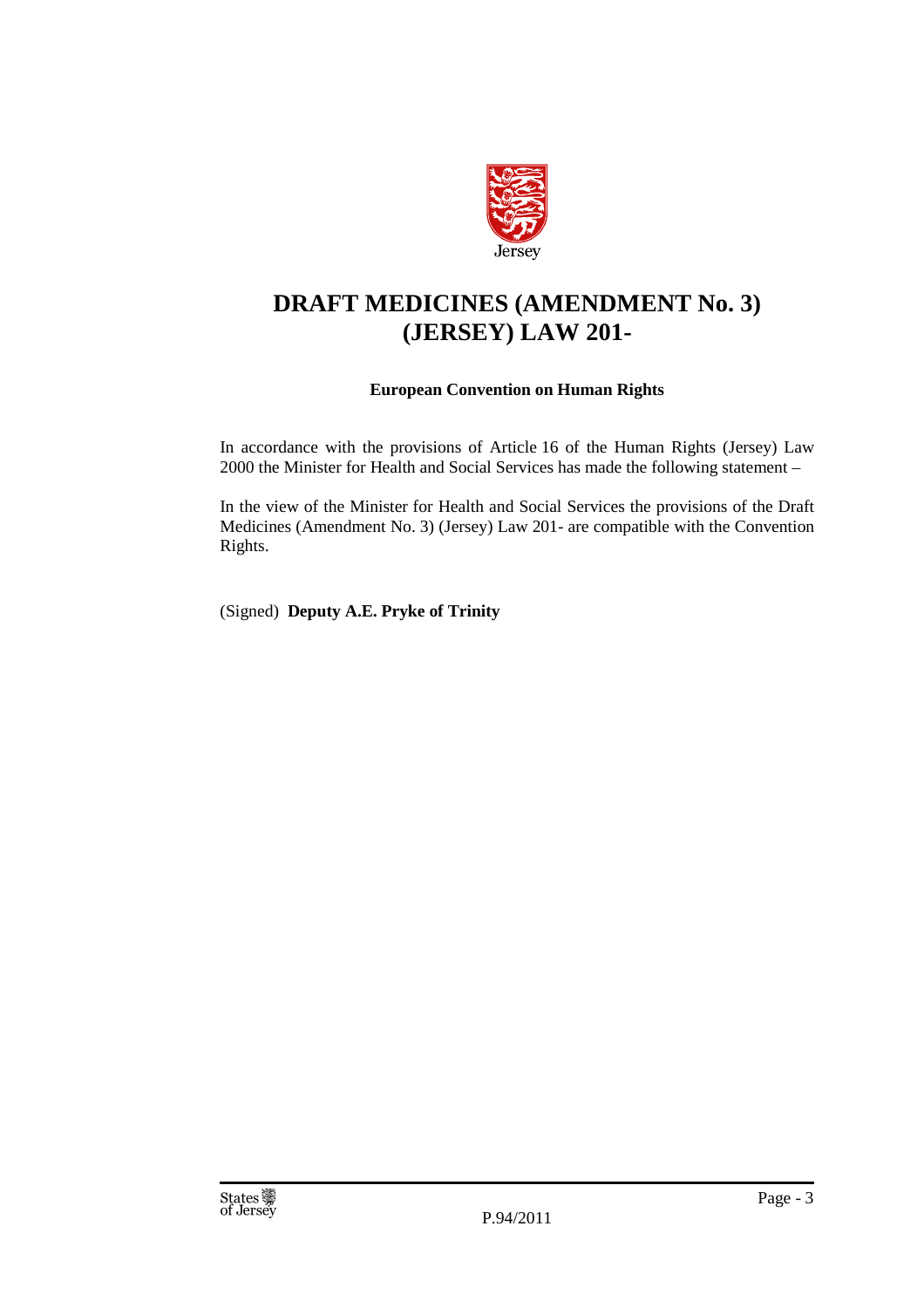#### **REPORT**

#### **Introduction**

Further amendments to the *Medicines (Jersey) Law 1995* are necessary to enable a legal framework for appropriate practitioners other than doctors and dentists to have the opportunity to independently prescribe medicine in the future.

Jersey is not unique in facing similar challenges to other westernised healthcare models in terms of the need to deliver safe, cost-effective and appropriate healthcare. Effective medicines management contributes to a significant proportion of the overall healthcare budget. Based on research within other westernised economies and in particular England, it has been demonstrated that specialist and advanced, appropriately educated non-medical prescribers have offered an effective solution to this challenge.

#### **Context**

Over the last 15 years, a series of changes to United Kingdom medicines law have seen appropriate practitioners, which include nurses, pharmacists, midwives and physiotherapists, gain full prescribing rights identical to their medical and dental colleagues. This has enabled these appropriate practitioners to safely reconfigure their roles within their professional scopes of practice, to provide comprehensive medicines management.

The amendment to the Medicines (Jersey) Law 1995 will enable a similar legal framework to support future opportunities to develop this area of practice, within a governance framework. All aspects of prescribing practice will similarly be regulated by individual professional regulatory bodies.

The envisaged benefits to the Jersey Island community include improved patient access to treatment, enhanced patient care, maintaining and improving patient experience, enhanced professional satisfaction and application of professional skills, building inter-professional working, enabling effective use of medical staff time and maintaining public health standards.

Future specialist and advanced non-medical health professionals will thus be well placed to develop new models of healthcare delivery in line with strategic projected healthcare trends. This amendment will ensure recommendations are met in the Island Plan, the Public Health strategy and the overall organisational development of Health and Social Services. The preliminary data from KPMG, similarly supports nonmedical prescribing as fundamental in contributing to future healthcare provision, and within this medicines management, which is fit for purpose and practice.

Other perceived benefits include management of chronic disease, healthcare delivery to an aging population, specialist aspects of care, including mental health and substance misuse, sexual and reproductive health, management of minor illness and injury and public health education and promotion. The benefits are envisaged for both primary and secondary care settings where medicines management is integral.

This report has been prepared following consultation with the Medicines Advisory Council, Medicines Governance Committee, Senior Nurse Forum and Nurse Educational Team. The changes currently being proposed are summarised below and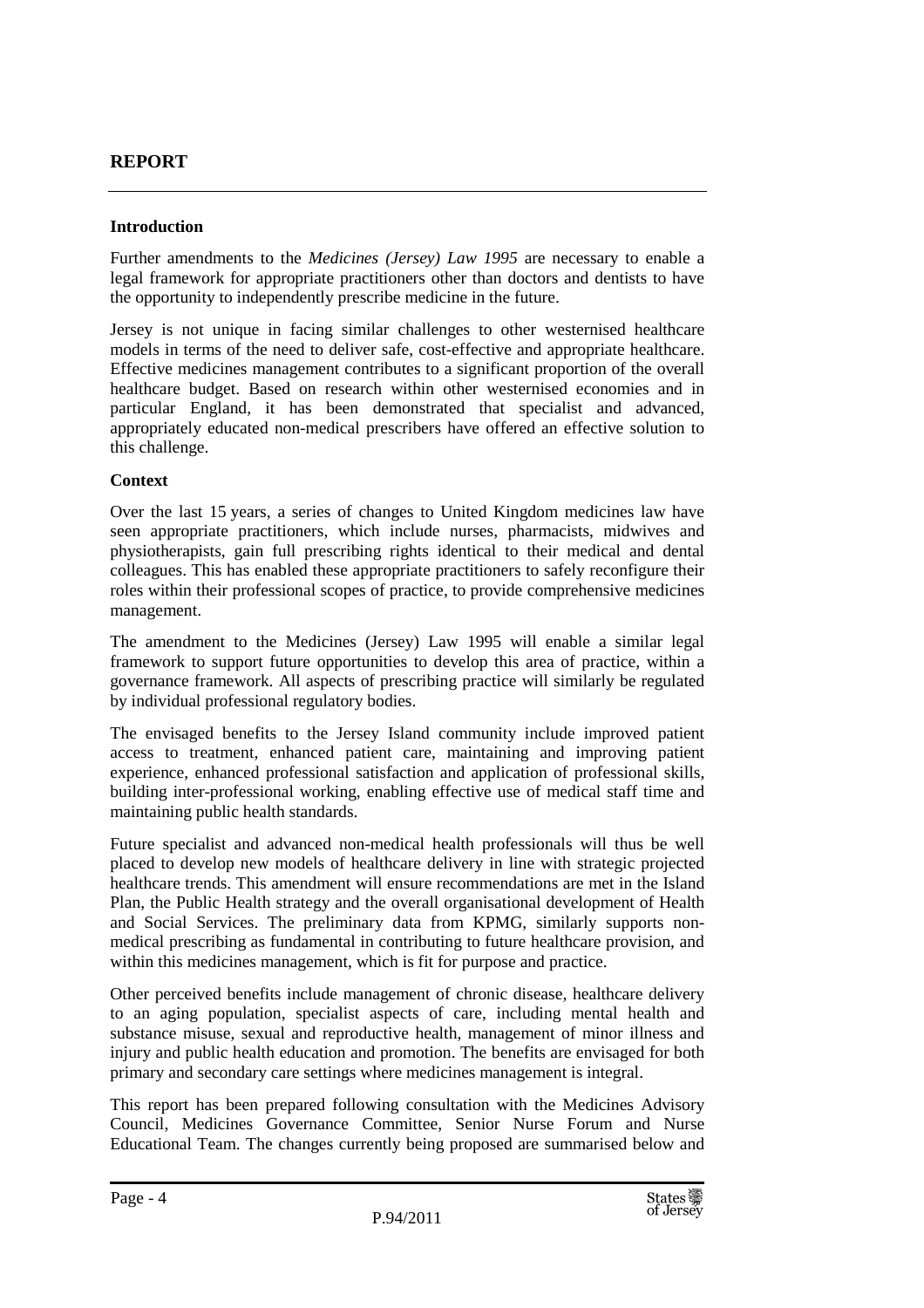have been subject to detailed legal advice from the Law Officers' Department and a comprehensive human rights audit.

#### **Effects of the Law amendments**

To enable appropriate practitioners to undertake independent prescribing within their professional scope of professional practice, assuming full prescribing rights as nonmedical prescribing practitioners.

#### **Implementation**

A further report will follow which will detail the implementation plan.

#### **Financial and manpower implications**

There are no financial or manpower implications for the States arising from the adoption of this Draft Law.

#### **European Convention on Human Rights**

Article 16 of the Human Rights (Jersey) Law 2000 requires the Minister in charge of a Projet de Loi to make a statement about the compatibility of the provisions of the Projet with the Convention rights (as defined by Article 1 of the Law). On 31st May 2011 the Minister for Health and Social Services made the following statement before Second Reading of this Projet in the States Assembly –

In the view of the Minister for Health and Social Services the provisions of the Draft Medicines (Amendment No. 3) (Jersey) Law 201- are compatible with the Convention Rights.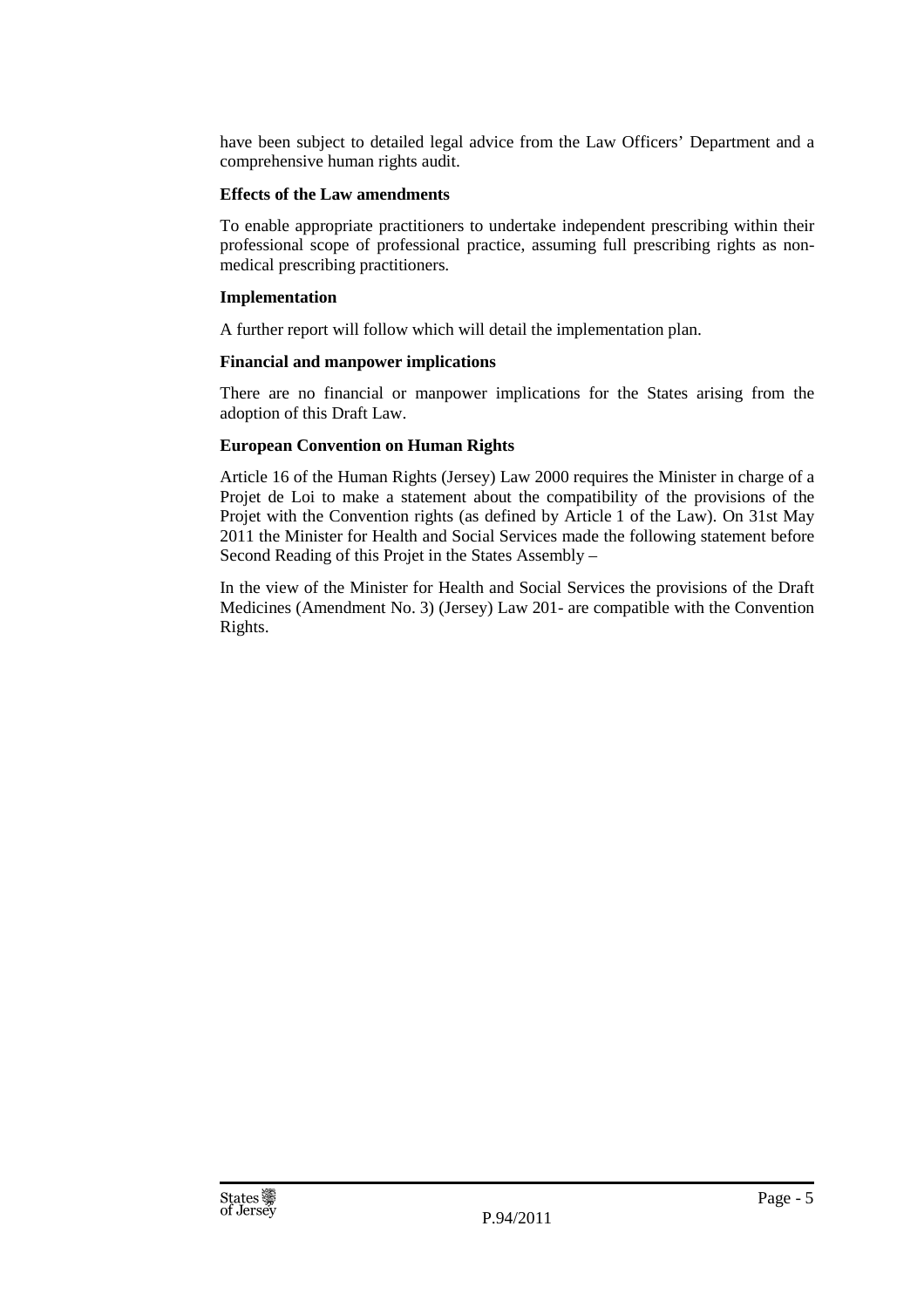#### **Explanatory Note**

The object of this amendment to the Medicines (Jersey) Law 1995 is to enable the Minister for Health and Social Services to specify a wider range of practitioners that may prescribe medicinal products. Currently the Minister may specify whether doctors, dentists or veterinary surgeons are to be appropriate practitioners for prescribing medicinal products under Article 57 of the Law. After the amendment, the Minister will be able to specify doctors, dentists, veterinary surgeons, registered nurses, certified midwives or other practitioners or other persons as appropriate practitioners.

*Article 1* specifies that in this draft Law the Medicines (Jersey) Law 1995 is referred to as the principal Law.

*Article 2* inserts a definition of "appropriate practitioner" in Article 1 of the principal Law.

*Article 3* amends Article 54 of the principal Law. Article 54 currently allows certain medicinal products to be supplied in hospitals and certain other places if the products are to be used under the direction of a doctor or dentist. The change extends this to use under the direction of an appropriate practitioner (as newly defined).

*Article 4* replaces Article 57 of the principal Law to allow an appropriate practitioner (as newly defined) to prescribe medicinal products. The new Article also makes it possible to impose conditions on certain cases of the administration of a medicinal product, and clarifies the power to impose conditions on the supply of those products.

*Article 5* widens the reference to a doctor, dentist or veterinary surgeon in Article 63 of the principal Law to include an appropriate practitioner (as newly defined). Article 63 requires medicinal products when supplied to a purchaser or patient to be of a certain quality, and goes on to ensure that this requirement extends to protect patients of appropriate practitioners.

*Article 6* widens the reference to a doctor, dentist or veterinary surgeon in Article 64 of the principal Law to include an appropriate practitioner (as newly defined). Article 64 requires medicinal products that are sold to purchasers or on prescription to patients to be of the description and standard specified in the relevant monograph.

*Article 7* widens the reference to a doctor, dentist or veterinary surgeon in Article 88 of the principal Law to include an appropriate practitioner (as newly defined). Article 88 prohibits the making of false claims about medicinal products to practitioners and to patients of practitioners.

*Article 8* widens the reference to a doctor, dentist or veterinary surgeon in Article 90 of the principal Law to include an appropriate practitioner (as newly defined). Article 90 enables the Minister to make Orders for purposes including prohibiting the making of false claims about medicinal products to practitioners and to patients of practitioners.

*Article 9* widens the reference to a doctor, dentist or veterinary surgeon in Article 91 of the principal Law to include an appropriate practitioner (as newly defined). Article 91 requires data sheets about medicinal products to be sent to practitioners to whom advertising or representations about the products are directed.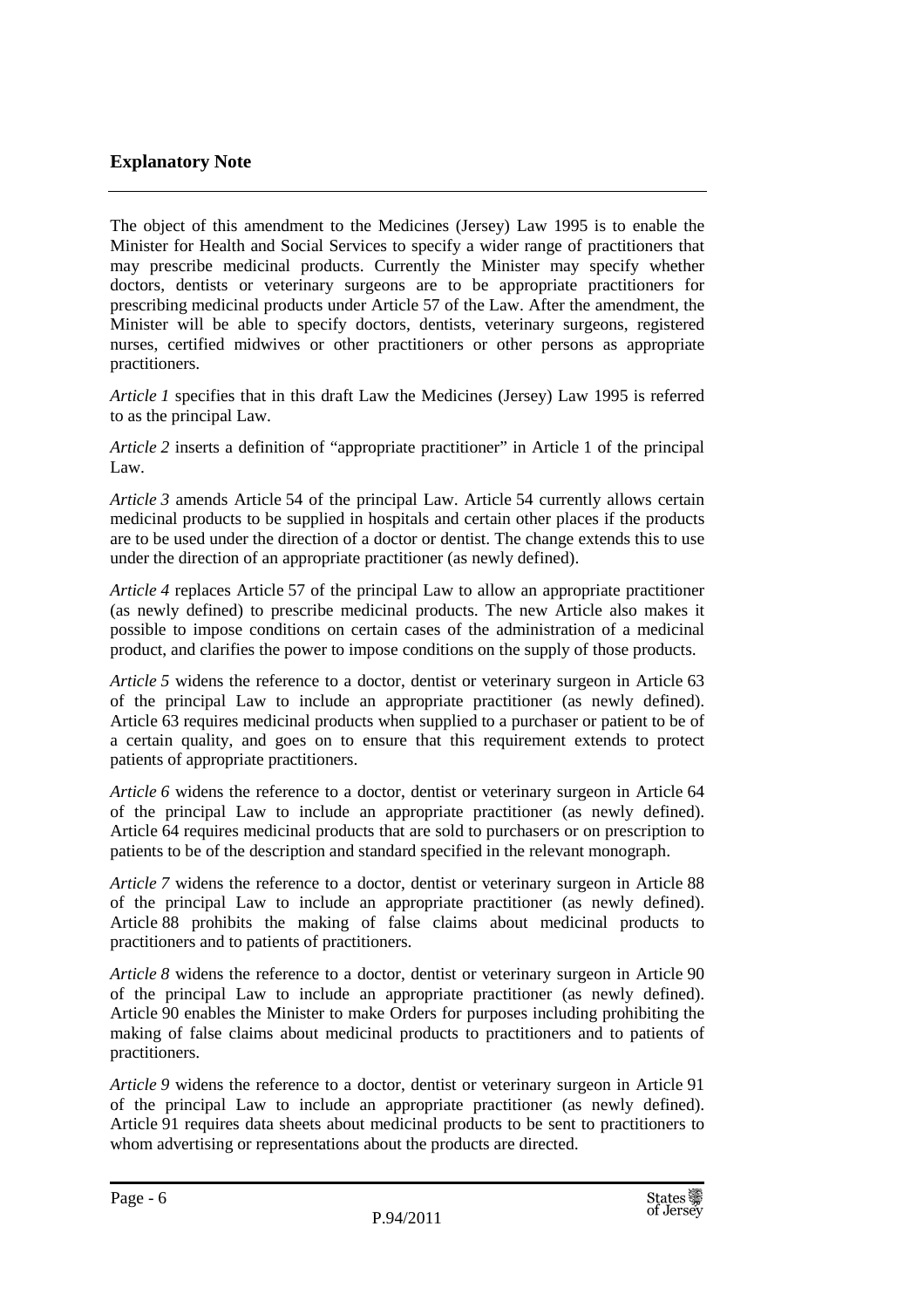*Article 10* names the draft Law, specifies when it will come into force, and ensures that certain Orders made under the existing Article 57 of the principal Law about prescription-only medicinal products continue in force after the changes made by this Law.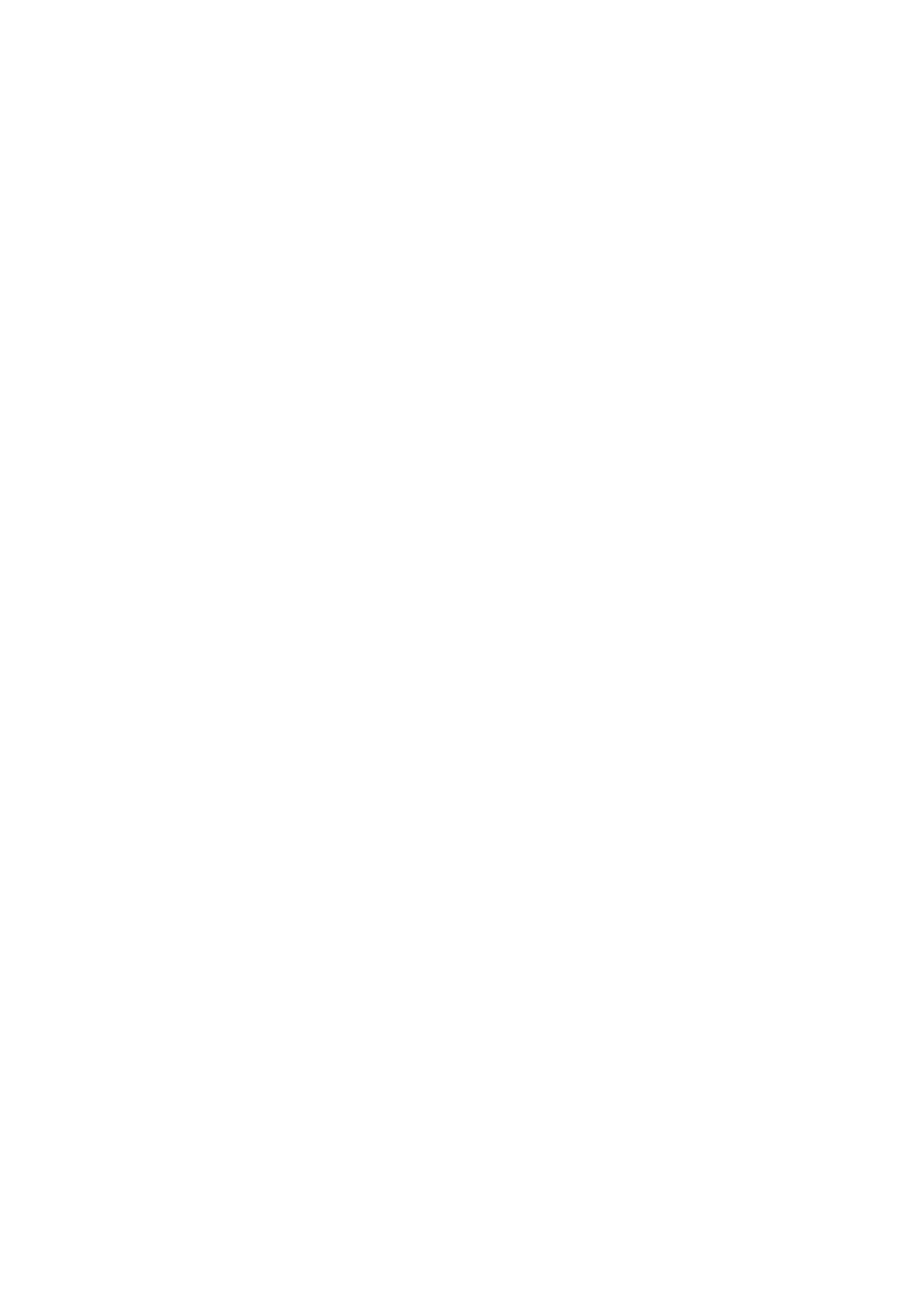

## **DRAFT MEDICINES (AMENDMENT No. 3)** (JERSEY) LAW 201-

#### **Arrangement**

#### **Article**

| $1 \quad \blacksquare$ |  |
|------------------------|--|
| $\overline{2}$         |  |
| $\overline{3}$         |  |
| $\overline{4}$         |  |
| 5 <sup>1</sup>         |  |
| 6                      |  |
| $7^{\circ}$            |  |
| 8                      |  |
| 9                      |  |
| 10                     |  |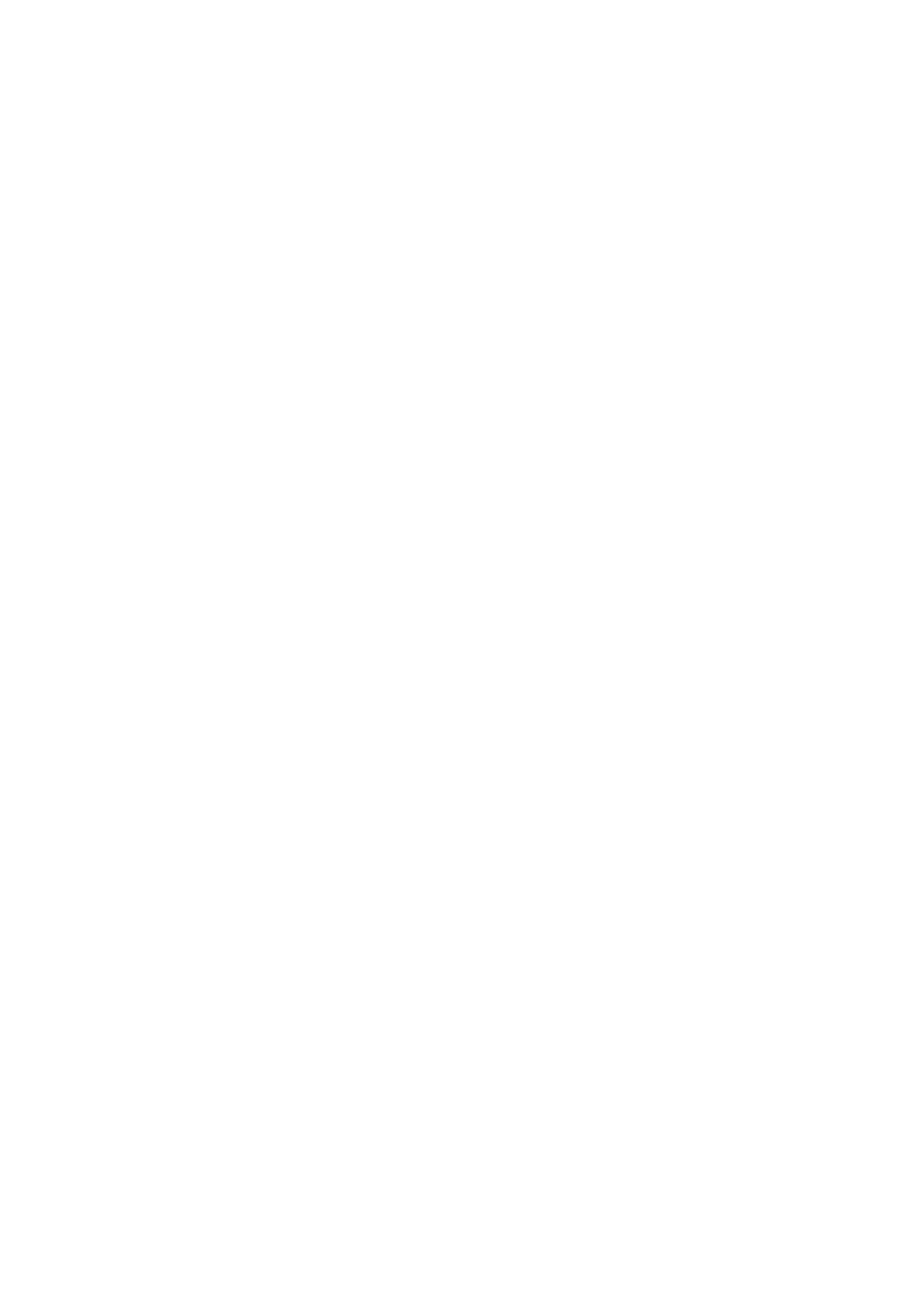

### **DRAFT MEDICINES (AMENDMENT No. 3) (JERSEY) LAW 201-**

#### **A LAW** to amend further the Medicines (Jersey) Law 1995

| Adopted by the States                         | [date to be inserted] |
|-----------------------------------------------|-----------------------|
| Sanctioned by Order of Her Majesty in Council | [date to be inserted] |
| Registered by the Royal Court                 | [date to be inserted] |

**THE STATES**, subject to the sanction of Her Most Excellent Majesty in Council, have adopted the following Law –

#### **1 Interpretation**

In this Law, "principal Law" means the Medicines (Jersey) Law 1995<sup>1</sup>.

#### **2 Article 1 amended**

In Article  $1(1)$  of the principal Law, the following definition shall be inserted after the definition of "animal feeding stuff" –

> " 'appropriate practitioner' means a person of a description, or class, specified under Article 57(1)(b);".

#### **3 Article 54 amended**

In Article  $54(1)(b)$  of the principal Law for the words "a doctor or dentist" there shall be substituted the words "an appropriate practitioner".

#### **4 Article 57 amended**

For Article 57 of the principal Law there shall be substituted the following Article –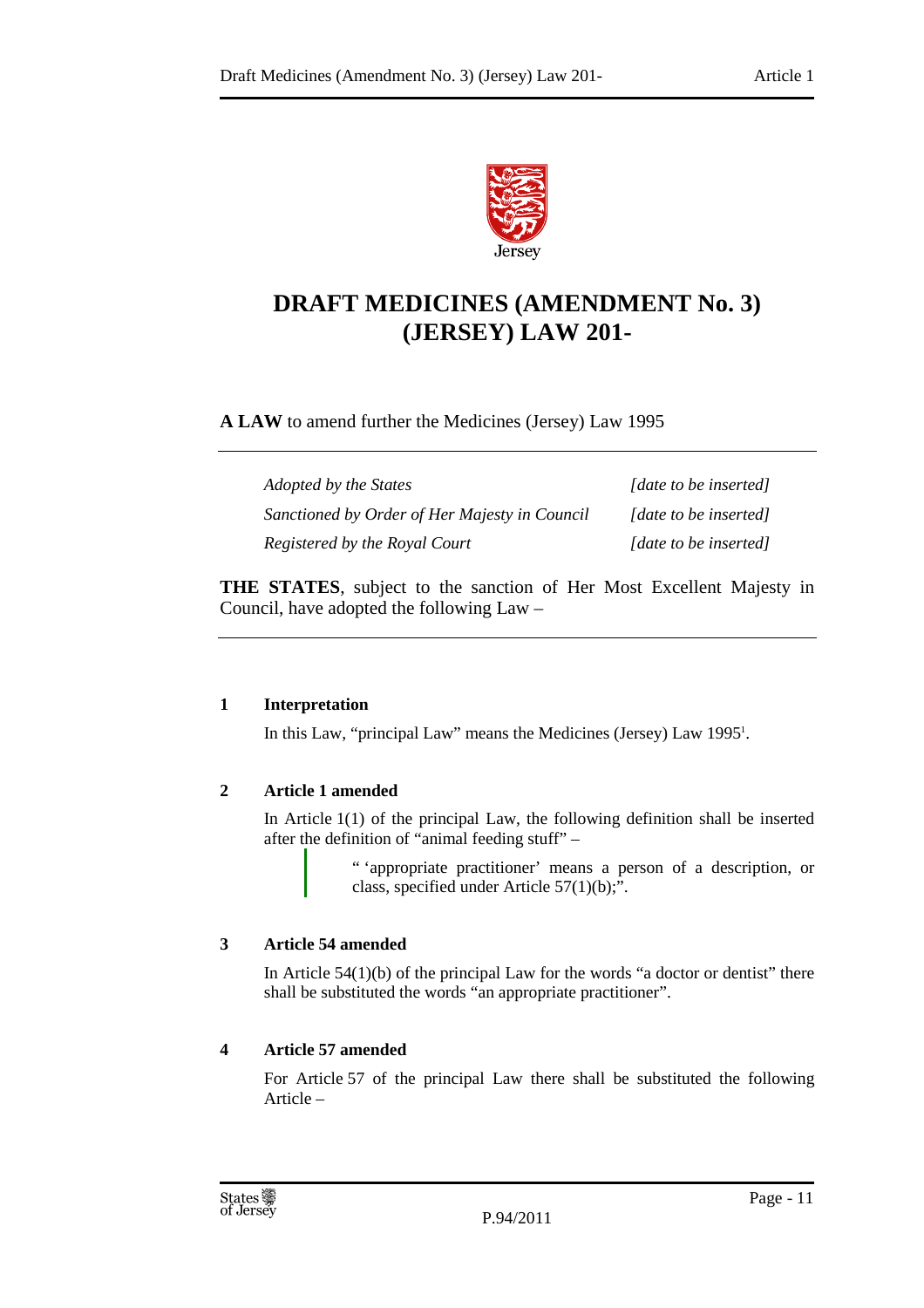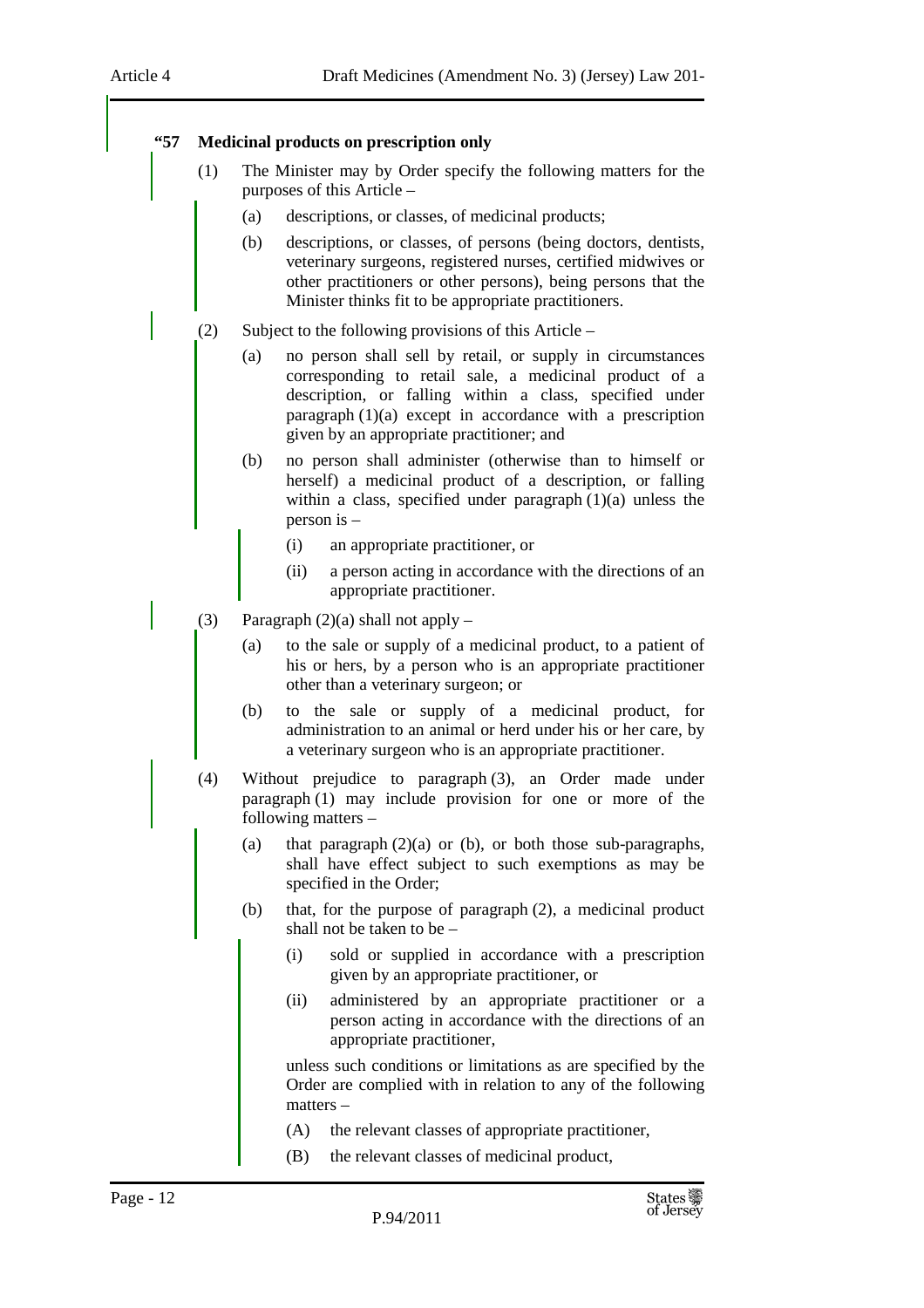- (C) the sale, supply, use or administration, of the medicinal product,
- (D) the prescription,
- (E) any other matter that the Minister thinks fit.
- (5) Any exemption conferred by an Order in accordance with paragraph (4)(a) may be conferred subject to such conditions or limitations as may be specified in the Order.".

#### **5 Article 63 amended**

In Article 63(5) of the principal Law for the words "a practitioner" there shall be substituted the words "an appropriate practitioner".

#### **6 Article 64 amended**

In Article  $64(1)(b)$  of the principal Law for the words "a practitioner" there shall be substituted the words "an appropriate practitioner".

#### **7 Article 88 amended**

In Article  $88(3)(a)$  and (b) of the principal Law for the words "a practitioner", in each place where they occur, there shall be substituted the words "an appropriate practitioner".

#### **8 Article 90 amended**

In Article  $90(2)(c)$  of the principal Law for the words "a practitioner", in each place where they occur, there shall be substituted the words "an appropriate practitioner".

#### **9 Article 91 amended**

In Article 91 of the principal Law –

- (a) in the heading for the word "practitioners" there shall be substituted the words "appropriate practitioners";
- (b) in paragraphs (1) and (2) for the words "a practitioner", in each place where they occur, there shall be substituted the words "an appropriate practitioner".

#### **10 Citation, commencement and saving**

- (1) This Law may be cited as the Medicines (Amendment No. 3) (Jersey) Law 201-.
- (2) This Law shall come into force on the seventh day after it is registered.
- (3) An Order that –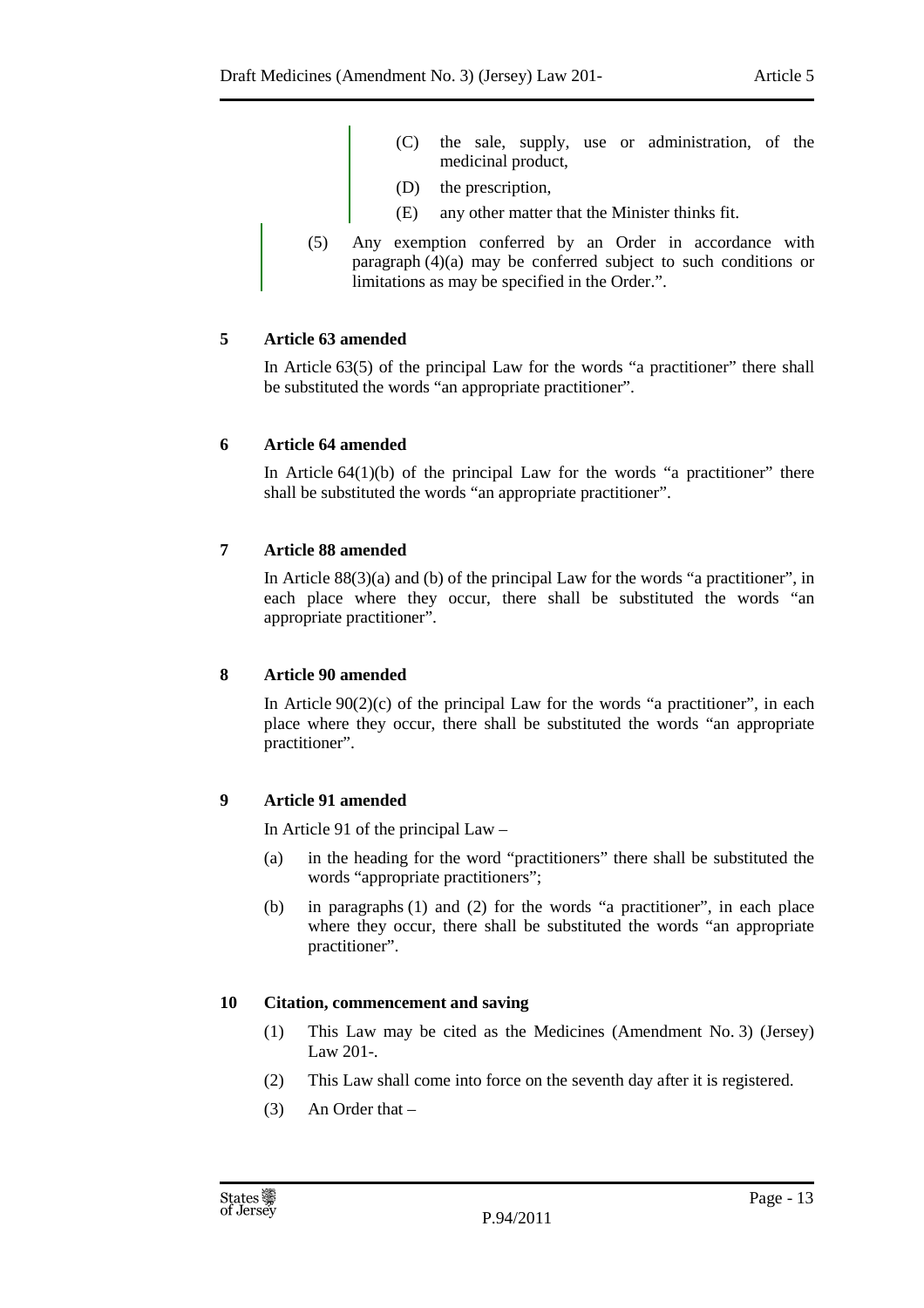- (a) is in force under Article 57 of the principal Law immediately before the substitution of that Article by this Law; and
- (b) could have been made under that Article as so substituted,

shall continue in force as if it had been made under that Article as so substituted.

(4) Anything done, whether before or after that substitution, pursuant to such an Order shall not be affected by that substitution.